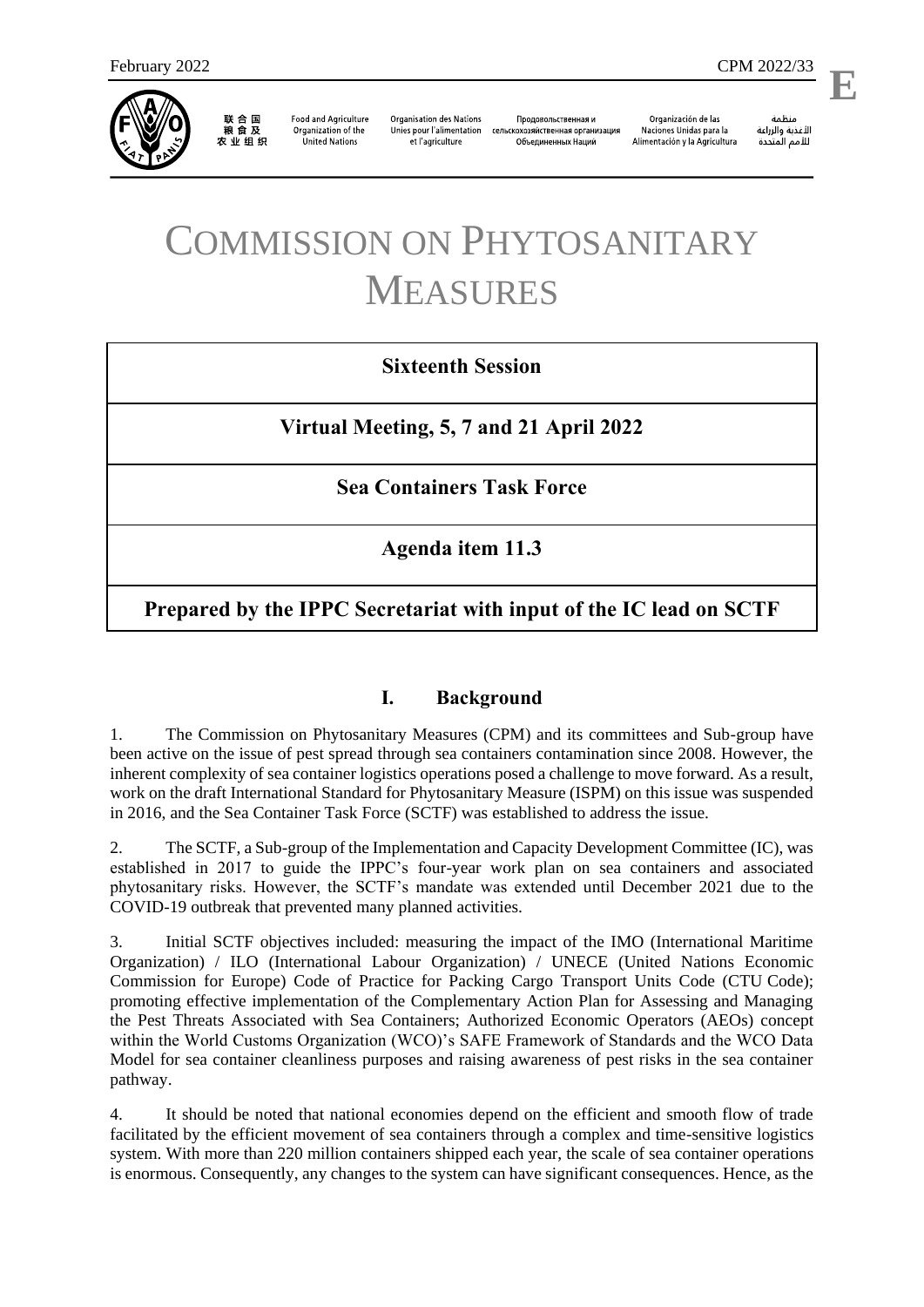SCTF worked on its mandate and explored various challenges, opportunities, and considerations, its members felt it necessary to present these considerations to the CPM to ensure that any decisions would be made in light of detailed information.

5. Key considerations include the fact that the type of commodities and their handling and storage before and during packing can affect and result in containers contamination; that there is no way to track all parties involved and therefore, full accountability or custodianship was missing; that contracting parties may lack the capacity to conduct inspections given the high volume of container shipments; and that the costs associated with container inspections would be very high.

6. The SCTF has considered possible ways to address the pest contamination of sea containers and the advantages and disadvantages of each (Section 6.2 of the final report - [https://www.ippc.int/en/core](https://www.ippc.int/en/core-activities/capacity-development/capacity-development-committee/ic-sub-group/ic-sub-group-sea-container-task-force-sctf/sctf-final-report/)[activities/capacity-development/capacity-development-committee/ic-sub-group/ic-sub-group-sea](https://www.ippc.int/en/core-activities/capacity-development/capacity-development-committee/ic-sub-group/ic-sub-group-sea-container-task-force-sctf/sctf-final-report/)[container-task-force-sctf/sctf-final-report/\)](https://www.ippc.int/en/core-activities/capacity-development/capacity-development-committee/ic-sub-group/ic-sub-group-sea-container-task-force-sctf/sctf-final-report/). Options include voluntary measures developed and implemented by industry sectors; development of an IPPC Recommendation; development of an IPPC Recommendation and an ISPM, with the revision of the Recommendation being the first and transitional step to the adoption of an ISPM; and development of a new ISPM without updating the existing recommendation. However, the SCTF did not recommend any one option over the others.

7. The SCTF has also considered several targeted measures to address the pest contamination of sea containers and the advantages and disadvantages of each (Section 6.2 of the final report [https://www.ippc.int/en/core-activities/capacity-development/capacity-development-committee/ic-sub](https://www.ippc.int/en/core-activities/capacity-development/capacity-development-committee/ic-sub-group/ic-sub-group-sea-container-task-force-sctf/sctf-final-report/)[group/ic-sub-group-sea-container-task-force-sctf/sctf-final-report/\)](https://www.ippc.int/en/core-activities/capacity-development/capacity-development-committee/ic-sub-group/ic-sub-group-sea-container-task-force-sctf/sctf-final-report/). Possible actions include treating containers with pesticides, heat treating or fumigating empty containers, and modifying container design. However, the SCTF has also not recommended any one measure over the others.

8. The final SCTF report is presented at the present IC meeting for approval and subsequent submission to the Sixteenth Session of the Commission on Phytosanitary Measures in April 2022 (CPM-16 (2022)). The report includes possible ways forward and several targeted measures to address specific issues related to pest contamination of sea containers. In addition, through close collaboration between national plant protection organizations and industry representatives, the SCTF has made several recommendations to reduce phytosanitary risk in the sea container pathway.

9. In considering possible courses of action and potential targeted measures, the SCTF noted that the underlying principle should be to achieve a reasonable level of risk reduction with minimal impact on container logistics. Consequently, any guidance, recommendation, or specific solution to reducing phytosanitary risk on the sea container pathway should be practical, feasible, and effective to achieve this objective.

10. The SCTF proposes several recommendations to reduce the phytosanitary risk in the sea container pathway (Section 7 of the final report - [https://www.ippc.int/en/core-activities/capacity](https://www.ippc.int/en/core-activities/capacity-development/capacity-development-committee/ic-sub-group/ic-sub-group-sea-container-task-force-sctf/sctf-final-report/)[development/capacity-development-committee/ic-sub-group/ic-sub-group-sea-container-task-force](https://www.ippc.int/en/core-activities/capacity-development/capacity-development-committee/ic-sub-group/ic-sub-group-sea-container-task-force-sctf/sctf-final-report/)[sctf/sctf-final-report/\)](https://www.ippc.int/en/core-activities/capacity-development/capacity-development-committee/ic-sub-group/ic-sub-group-sea-container-task-force-sctf/sctf-final-report/).

11. The IC at its February 2022 virtual meeting approved the report and agreed with the recommendations provided by the SCTF, including the establishment of CPM Sea Container Focus Group and the organization of a global workshop on Sea containers in 2022, provided resources are available.

12. The IC felt that more concrete conclusions were expected from SCTF and that CPM will certainly further discuss this point.

13. Finally, the IC agreed to oversee the work of the SCTF (IC Subgroup) but recognized there are little implementation and Capacity Development implications. The IC considered that since the work of the FG will include the possible drafting of an ISPM or the revision of the CPM recommendation, the oversight should be provided by Bureau/CPM and the work should rather be facilitated by another unit than the IFU.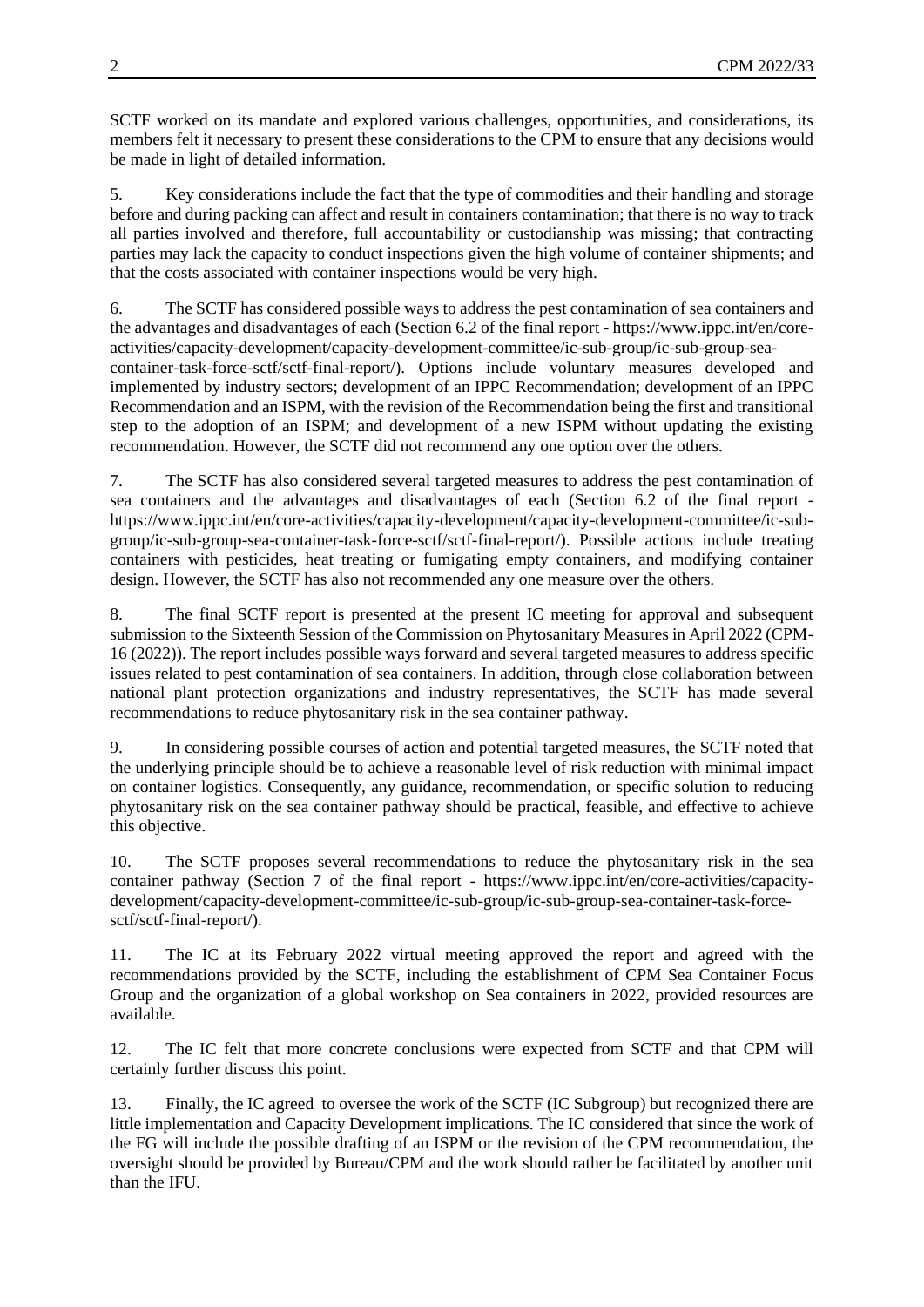## 14. The CPM is invited to:

1) *note* and *approve* the SCTF report (posted on IPP in English only): [https://www.ippc.int/en/core-activities/capacity-development/capacity-development-committee/ic](https://www.ippc.int/en/core-activities/capacity-development/capacity-development-committee/ic-sub-group/ic-sub-group-sea-container-task-force-sctf/sctf-final-report/)[sub-group/ic-sub-group-sea-container-task-force-sctf/sctf-final-report/](https://www.ippc.int/en/core-activities/capacity-development/capacity-development-committee/ic-sub-group/ic-sub-group-sea-container-task-force-sctf/sctf-final-report/)

- 2) *agree* with the following SCTF recommendations to CPM-16 (2022):
- to establish CPM Sea Container Focus Group based on the drafted ToR (see Annex 2 of the SCTF final report available in English at [https://www.ippc.int/en/core-activities/capacity](https://www.ippc.int/en/core-activities/capacity-development/capacity-development-committee/ic-sub-group/ic-sub-group-sea-container-task-force-sctf/sctf-final-report/)[development/capacity-development-committee/ic-sub-group/ic-sub-group-sea-container-task](https://www.ippc.int/en/core-activities/capacity-development/capacity-development-committee/ic-sub-group/ic-sub-group-sea-container-task-force-sctf/sctf-final-report/)[force-sctf/sctf-final-report/](https://www.ippc.int/en/core-activities/capacity-development/capacity-development-committee/ic-sub-group/ic-sub-group-sea-container-task-force-sctf/sctf-final-report/) and see CPM 2022/31 - agenda item 8.8.6 "Proposed establishment and draft TOR CPM Focus Group on Sea Containers"). Participation of current SCTF members should be considered to ensure continuity of the work, which is critical.
- to organize a global workshop in 2022, (see Annex 3 of the SCTF final report available at [https://www.ippc.int/en/core-activities/capacity-development/capacity-development](https://www.ippc.int/en/core-activities/capacity-development/capacity-development-committee/ic-sub-group/ic-sub-group-sea-container-task-force-sctf/sctf-final-report/)[committee/ic-sub-group/ic-sub-group-sea-container-task-force-sctf/sctf-final-report/\)](https://www.ippc.int/en/core-activities/capacity-development/capacity-development-committee/ic-sub-group/ic-sub-group-sea-container-task-force-sctf/sctf-final-report/), provided resources are available, to discuss the outcomes of the SCTF with representatives of all stakeholders involved and to discuss the best way forward. It further recommends to collect additional elements to be included in the programme of the proposed international workshop.
- that CPM decisions on guidance and/or other next steps should be deferred until after the 2022 workshop. Such decision should be based on further analysis of the workshop discussions by the new CPM Sea Container Focus Group, if established. The SCTF expects that this will result in the best-informed decisions being taken.
- that any guidance developed by the IPPC should include in its scope both empty and packed sea containers, as both types move internationally and both types may be contaminated. When developing guidance, the capacity of NPPOs and all other entities that may be impacted by such guidance should be carefully considered.
- that IPPC Recommendation R-06: Sea containers, originally adopted in 2017, should be retained and revised, either as in interim approach prior to the development of an ISPM, or as a final approach.
- remain alert that advances in modern technology may be made rapidly and that opportunities to apply advanced technological approaches, including new detection methods and artificial intelligence, may exist in the near or mid-term future.

3) *consider* which subsidiary body would be most appropriate to have oversight of work on sea containers after CPM-16 (2022, as there are few Implementation and Capacity Development components and discuss how this activity should be handled at the level of the IPPC Secretariat.

- 4) *note* the following SCTF recommendations to the Focus Group (if established):
- The CPM Focus Group should ensure that its decisions fully take into account the outcomes of the SCTF's work, and the expected international workshop tentatively scheduled for 2022.
- The CPM Focus Group should explore the potential value in the use of Authorized Economic Operators (AEO) programmes and adding data elements to assist in tracking the cleanliness status of container units under the Data Model (DM) of the World Customs Organization (WCO).
- 5) *note* the following SCTF recommendations to contracting parties and their NPPOs:
- Contracting parties are encouraged to collect data to better define the pest risk and to help measure the uptake of the CTU Code. Contracting parties are also encouraged to establish/execute sea container surveys according to the IPPC Guidelines on Sea Container Surveys for NPPOs and to submit the survey results to the IPPC Secretariat.